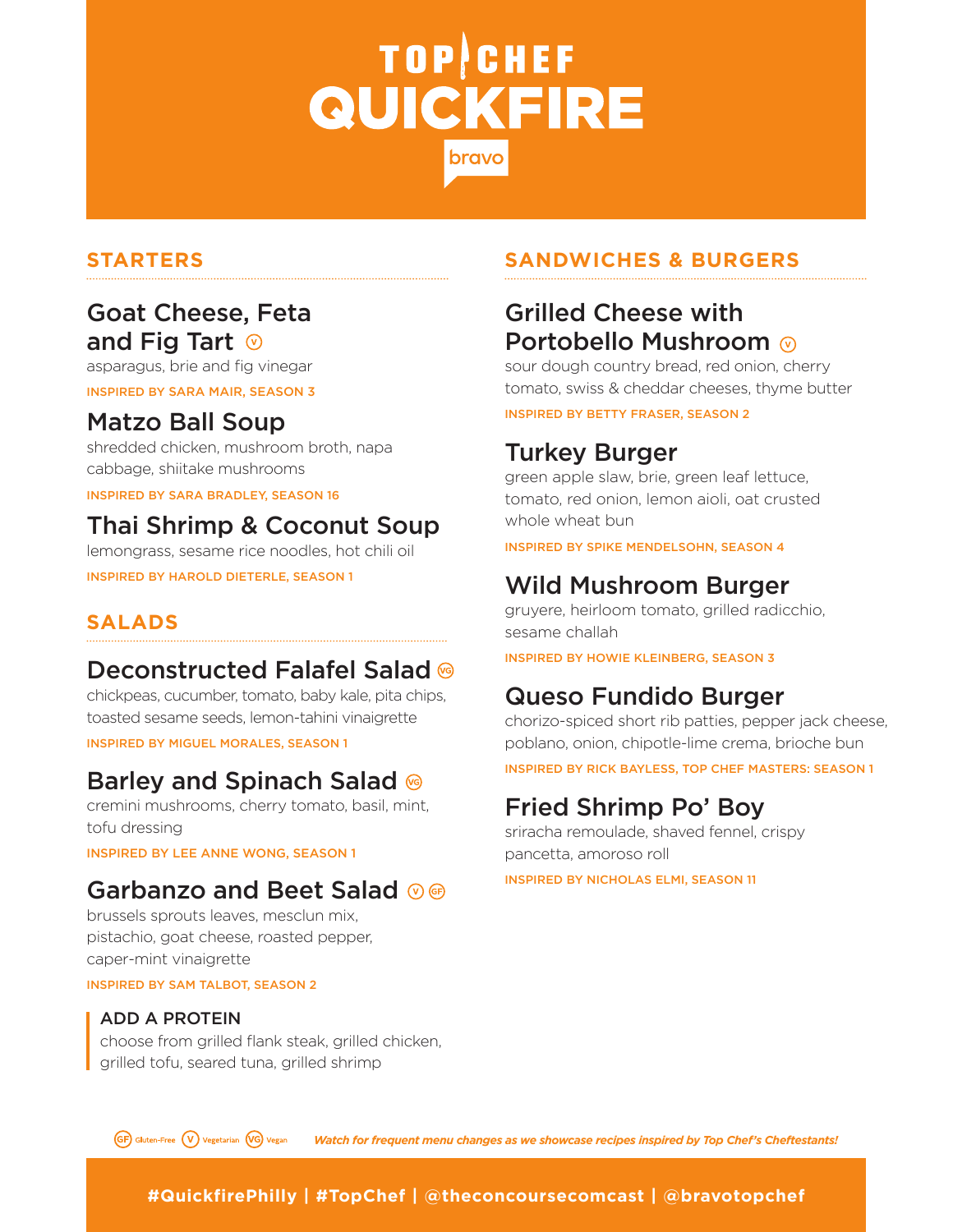# **TOP CHEF QUICKFIRE** bravc

#### **ENTRÉES**

#### Pork and Turkey Meatballs

whole wheat fusilli, roasted cauliflower, artichoke, carrot, sunflower seed pesto

INSPIRED BY CASEY THOMPSON & DALE LEVITSKI, SEASON 3

### Truffle-Cognac Mac & Cheese

fontina, parmigiano reggiano, roasted garlic, penne, pretzel crumb topping INSPIRED BY DAVE MARTIN, SEASON 1

#### Fried Brussels Sprouts ®®

fig, shropshire bleu cheese, lemon, madras-spiced crème fraiche

INSPIRED BY PAUL QUI, SEASON 9

#### Creamy Macaroni & Cheese

aged cheddar & smoked gouda bechamel, mushrooms, fresh herbs, parmigiana breadcrumbs add shrimp / add chicken

INSPIRED BY HUBERT KELLER, TOP CHEF MASTERS, SEASON 1

#### House Made Chips <sup>®</sup>

everything bagel, la colombe coffee, sriracha – ranch flavored

#### **SIDES SWEETS**

#### Chocolate Passion Fruit Cake<sup>\*</sup> ®

bittersweet dark chocolate cake, passion fruit coconut curd, toasted white chocolate cream, raspberry

INSPIRED BY KATZIE GUY HAMILTON, TOP CHEF JUST DESSERTS, SEASON 2

#### Raspberry Lemon Meringue Pie<sup>\*</sup>

INSPIRED BY CARLOS ENRIQUEZ, TOP CHEF JUST DESSERTS, SEASON 2

#### Lemon Pound Cake<sup>\*</sup>

almond dacquoise, crème fraiche mousse and strawberry jam

INSPIRED BY MATTHEW PETERSON, TOP CHEF JUST DESSERTS, SEASON 2

\* ALSO AVAILABLE AS A GRAB & GO SELECTION

**GF**) Gluten-Free **(V)** Vegetarian **(VG**) Vegan

*Watch for frequent menu changes as we showcase recipes inspired by Top Chef's Cheftestants!*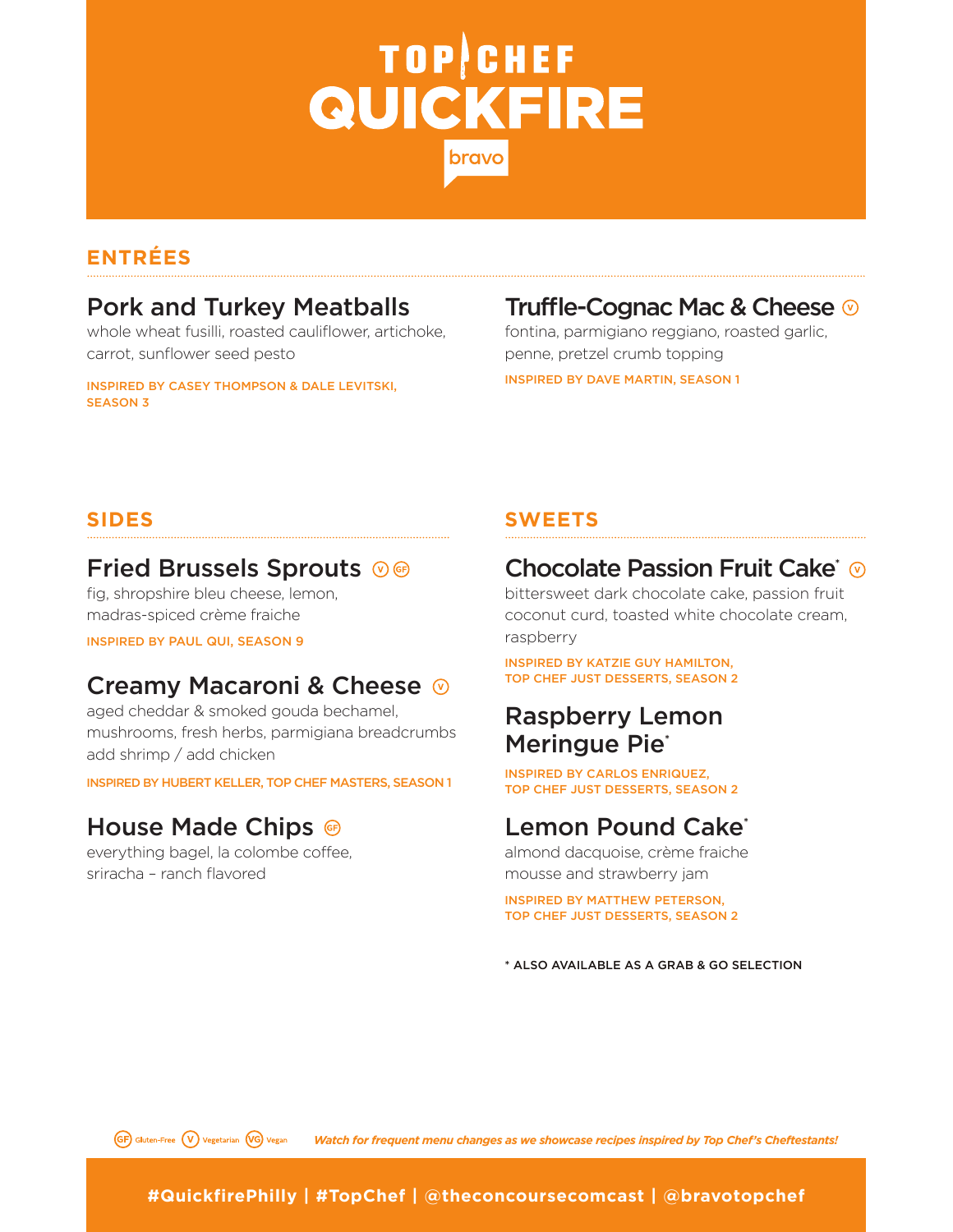# **TOP CHEF QUICKFIRE** bravc

## **GRAB & GO**

#### **SALADS & SANDWICHES**

#### Spanish Style Rice Salad with Grilled Flank Steak

saffron bomba rice, piquillo peppers, red onion, charred scallion, marcona almonds, manchego, arugula, romesco dressing

INSPIRED BY ANTONIA LOFASO, SEASON 4

### Thai Noodle Salad with Lemongrass Poached Chicken

rice noodles, brussels sprouts, napa cabbage, pearl onions, nori vinaigrette

INSPIRED BY DALE TALDE, SEASON 4

#### Ratatouille Salad with Pickled Root Vegetables and Blackened Tofu <sup>®</sup>

eggplant, zucchini, tomato, romaine, parsnip, turnips, sauce vert dressing

INSPIRED BY DALE LIVITSKI, SEASON 3

### Soy Grilled Chicken Sandwich

sweet chili aioli, avocado spread, spicy watercresscilantro slaw, pickled onion, sesame brioche

INSPIRED BY ANGELO SOSA, SEASON 7

#### Tuna Niçoise Salad Cup

olives, asparagus, confit potato, haricots verts, tomato, farm egg aioli

INSPIRED BY HUNG HUYNH, SEASON 3

#### Tuna Niçoise Salad Sandwich

olives, asparagus, confit potato, haricots verts, tomato, farm egg aioli, arugula, ciabatta loaf

INSPIRED BY HUNG HUYNH, SEASON 3

#### Chicken Tikka Masala Salad Cup

chickpeas, golden raisins, cauliflower, raita INSPIRED BY RADHIKA, SEASON 5

#### Chicken Tikka Masala Salad Wrap

chickpeas, golden raisins, cauliflower, raita, spinach, garlic-herb wrap

INSPIRED BY RADHIKA, SEASON 5

#### Corner Store "Deviled" Egg Salad

corn nuts, salami, paprika aioli

INSPIRED BY FLAN HALL, SEASON 2

#### Corner Store "Deviled" Egg Salad Sandwich

corn nuts, salami, paprika aioli, romaine, onion brioche

INSPIRED BY FLAN HALL, SEASON 2

**GF**) Gluten-Free (V) Vegetarian (VG) Vegan *Watch for frequent menu changes as we showcase recipes inspired by Top Chef's Cheftestants!*